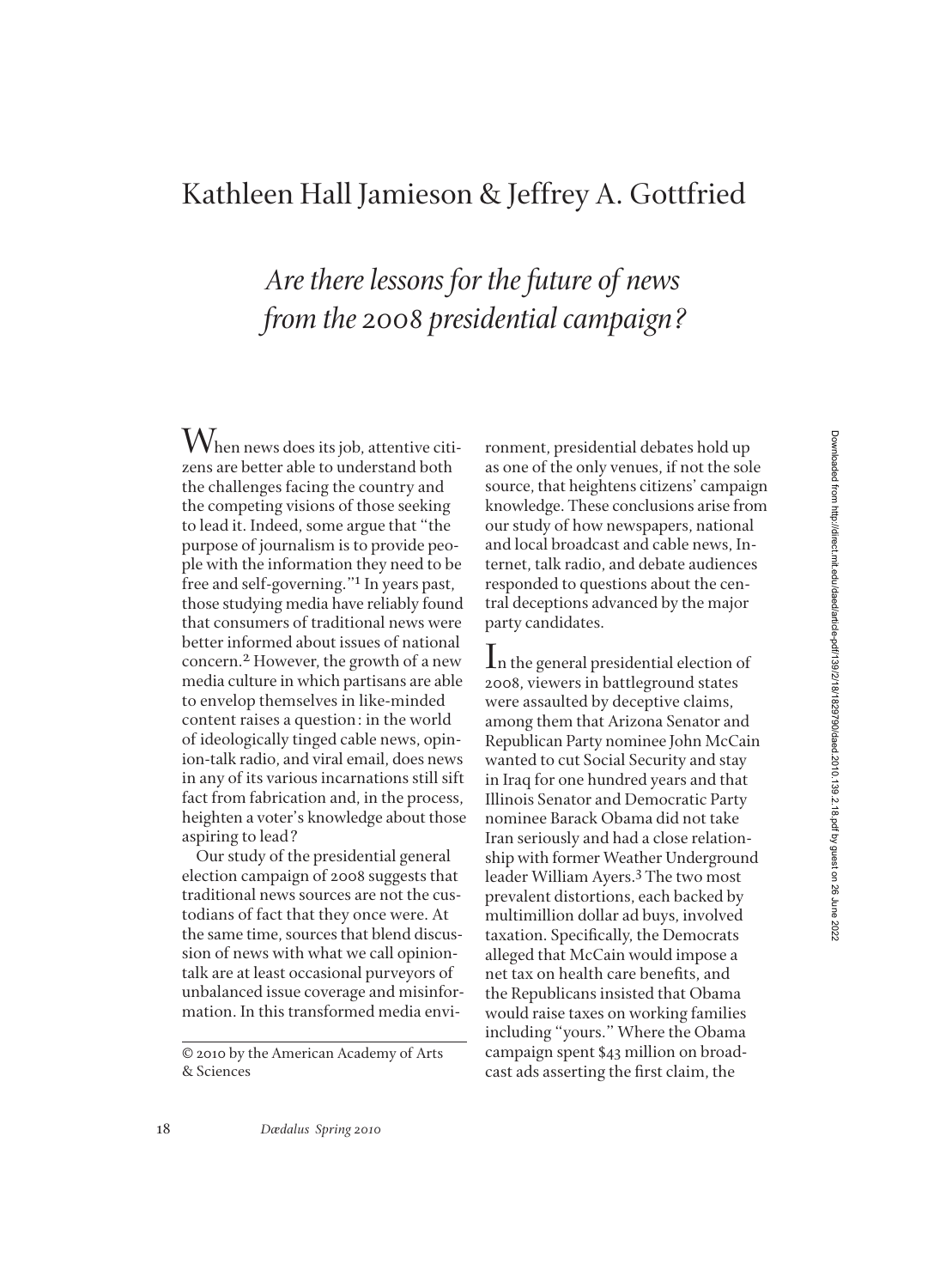McCain campaign devoted \$53 million to spots alleging the second.4

The Democratic nominee's rhetoric failed the truth test by suggesting that the Republican would tax employer-provided health benefits, a statement that sins by omission because the tax would have been offset with a credit of \$2,500 per individual or \$5,000 per family. "It could all unravel," said one of the Obama ads. "Your health care under John McCain. McCain would tax health benefits for the first time ever, meaning higher income taxes for millions." On the other side, McCain trafficked in the false conclusion that Obama planned on raising middle-class taxes. "Times are tough. Obama voted to raise taxes on people making just \$42,000," noted one McCain ad. "He promises more taxes on small businesses, seniors, your life savings, your family." Obama had forecast raising taxes, but only on those households making over \$250,000.5 Each side rebutted the false charges: Obama in counter-advertising, debates, and speeches; McCain in the latter two. In a moment, we will argue that McCain's decision not to rebut using advertising was consequential.

An Annenberg Public Policy Center post-election survey found widespread public ignorance about the facts underlying the nominees' exchanges on taxes.<sup>6</sup> When respondents were asked which candidate(s) they thought would raise middle-class taxes, one in five (22 percent) answered correctly that neither planned on doing so; four in five (78 percent) either did not know the answer or answered incorrectly, including one in six (17 percent) who embraced the deception that Obama would raise taxes. When asked about McCain's health care plan, four in ten (42 percent) knew that his tax on health care benefits would be offset, while six in ten (58 percent) did not know

the correct answer, including 15 percent of the sample that believed that benefits would be taxed without the offsetting credit.7

The questions we address here are: how effectively did the candidates, news media, and debates blunt these central deceptions and increase audiences' knowledge? And did embracing either of the false beliefs affect the way people voted?

 $\mathbf{U}$ ur first finding is straightforward. Exposure to ads increased the impact of the deception, but only when it was not rebutted. By counter-advertising, Obama negated the effect of McCain's attack. When his campaign decided not to do the same, McCain left audiences vulnerable to the false inference invited by Obama's ads.

Because candidates most often reach voters with ads in slots surrounding local news, news-viewing is a rough indicator of ad exposure. Further, because local news focuses not on presidential campaigns but, rather, on crime, sports, and weather,<sup>8</sup> unless the other side rebuts an attack, higher local news consumption should predict embracing the rhetoric in the ads. Unsurprisingly then, we find that the more that people relied on local news, the more they believed that McCain would tax health benefits without the offsetting credit, but the less likely they were to hold that Obama would raise middle-class taxes.9 Specifically, those who watched local news every day were one-and-a-half times more prone to believe the deception about McCain than those who watched no local news, but were 1.7 times less likely to believe the deception about Obama.

When covering politics, broadcast and cable media tend to engage in tactical assessments and "he said/she said" reporting, failing in the process to cor-

*Dædalus Spring 2010* 19

*Are there lessons from the 2008 presidential campaign?*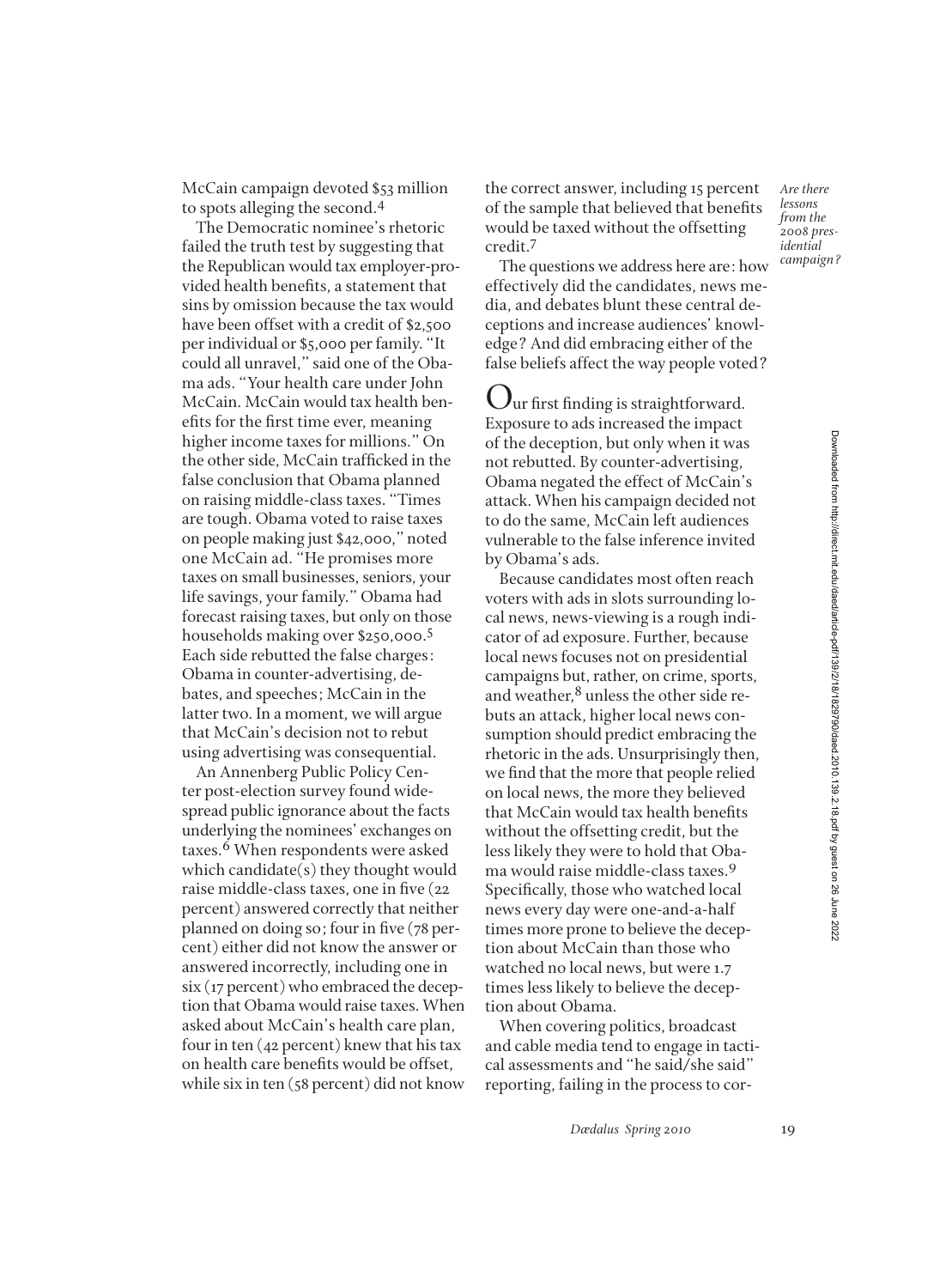Downloaded from http://direct.mit.edu/daed/article-pdf/139/2/18/1829790/daed.2010.139.2.18.pdf by guest on 26 June 2022 Downloaded from http://direct.mit.edu/daed/article-pdf/139/2/18/1829790/daed.2010.139.2.18.pdf by guest on 26 June 2022

*Kathleen Hall Jamieson & Jeffrey A. Gottfried on the future of news*

rect the deceptions offered by either or both sides.10 Consistent with this supposition, broadcast and cable news more often than not restated the suspect allegations without challenging the misinformation they contained. This excerpt from nbc *Nightly News* is illustrative:

*Brian Williams:* I mentioned we have more new poll numbers tonight, and our NBC News political director Chuck Todd is here with those.

*Chuck Todd:* [. . . ] [L]ook at [his] advantages on the issues, Brian. This sort of underscores the 10-point lead for Obama. He leads by 39 on handling health care. He leads by 21 points on handling the economy, by far and away the biggest issue in [the] poll. Fourteen points on taxes. This is happening because Obama has been pounding McCain on the airwaves on health care and taxes, saying he's going to tax your health care bene fits. And that's why he's got a lead now on that. All that's left for McCain is Iraq.11

From this segment's focus on tactics, audiences could learn that Obama was advantaged by his assault on McCain's plan. Because the Democratic nominee's allegation was presented without correction, the deception was reinforced. Still, as the following excerpt from *CBS Evening News*suggests, broadcast journalists occasionally debunked the fabricated claims:

*Wyatt Andrews:* John McCain wants a multitrillion-dollar tax on the middle class? Here are the facts. Obama has the tax part correct, but the impact on the middle class is exaggerated. Most people will see tax cuts. McCain does want to tax the health insurance benefits that 60 million Americans now buy through their employers tax free. However, McCain also proposes to give the money back as a tax credit, \$2,500 for individuals, \$5,000 for families.12

Although we find no evidence that watching broadcast network news increased the likelihood of embracing either deception, neither did we find that those news viewers were more likely to know the candidates' position on either issue. In other words, we cannot say that network news did any harm, but it also did not do any good.

Because partisans seek reinforcement from like-minded media outlets, the rise of partisan media has increased the likelihood that those of one ideological bent will be protected from information that might challenge their presuppositions. The ideological dispositions of the audiences of cable news channels differ. Those calling themselves moderates and liberals are more likely to watch CNN, and those wearing the conservative label are more likely to tune to fox News. In our sample, liberals and moderates were two-and-a-half times more prone to watch CNN as their primary cable news channel, and conservatives were over three-and-a-half times more likely to watch fox News. Our survey contained too few MSNBC viewers to permit reliable estimates for that network.

Research conducted in 2004 found that cable news networks debunk false claims about the candidate closer to their ideology and embrace falsehoods being floated about the other candidate. By so doing, conservative media (for example, fox News and Rush Limbaugh) "create a self-protective enclave hospitable to conservative beliefs... [and enwrap audiences] in a world in which facts supportive of Democratic claims are contested and those consistent with conservative ones are championed."13 Some research has found that this pattern is characteristic of both conservative and liberal media: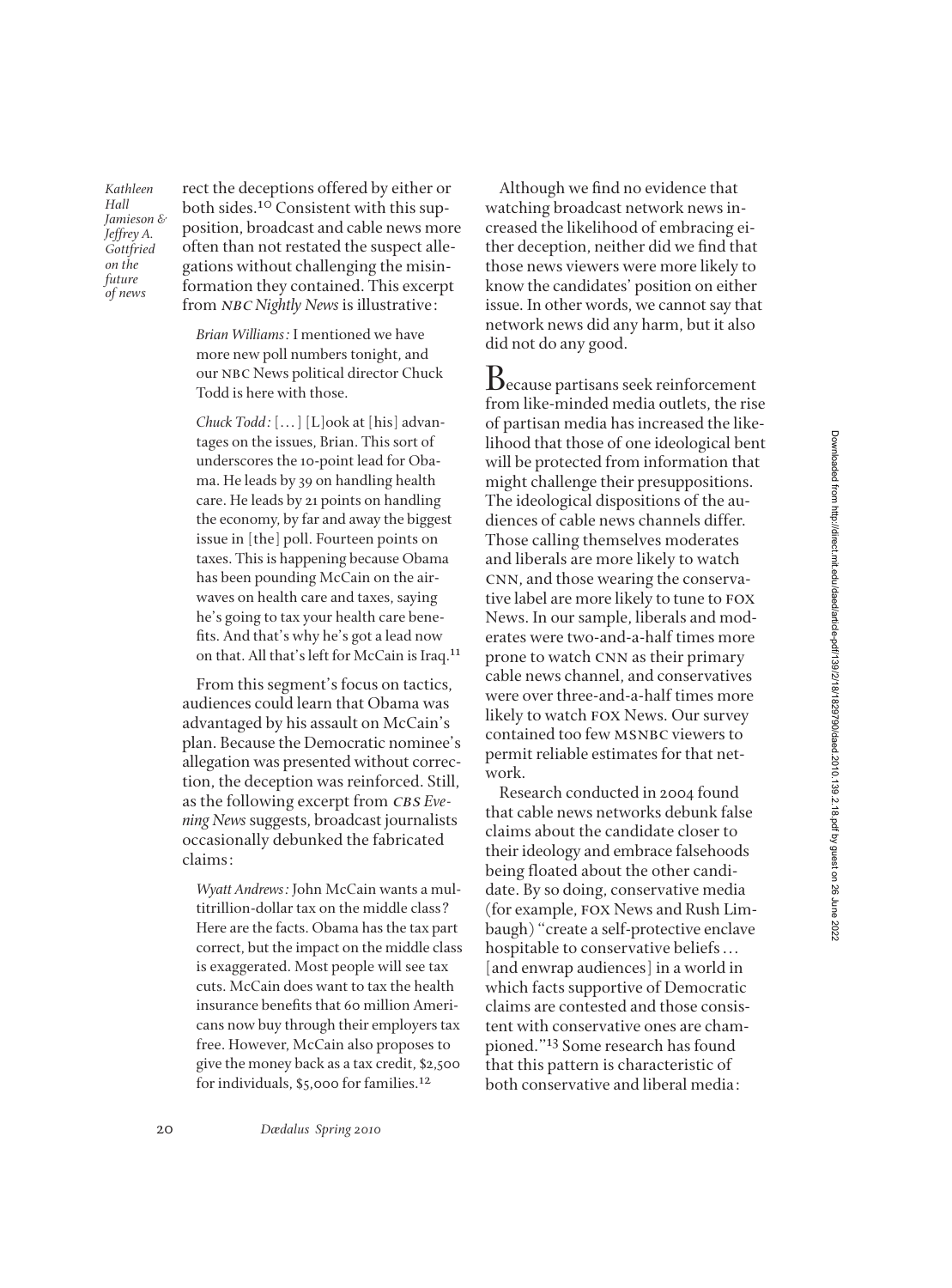"Conservative assumptions are more likely to go unchallenged on FOX's talk shows than on CNN's, and liberals are more likely to be required to defend their premises. The opposite is true on cnn."<sup>14</sup>

Contrary to the finding from the 2004 presidential election, in 2008 we do not find a pro-Obama effect for CNN. CNN neither increased belief in the deception nor increased the accuracy of respondents' answer to either issue. Similar to network news, CNN neither did harm nor good.

However, we do find a pro-McCain effect for FOX. Specifically, that channel fortified the deception that Obama would raise middle-class taxes. On fox, both pundits and invited guests alleged that the middle class had much to fear from the Democrat at tax time.

*Scott Rasmusen:* But Sean, what's happening is Barack Obama is running a great ad campaign in battleground states. He keeps talking about cutting taxes for 95% of Americans. I know you'd argue about that.

*Sean Hannity:* It's not true.15

In another fox piece, an invited guest uncritically repeats the deceptive claim:

*Martha MacCallum:* I know that you mentioned you are fearful about an Obama presidency because you think that this tax–raising taxes on so many people in this country would sort of throw a cold blanket over this–or a wet blanket, I should say–onto any recovery that we might have.

*Stephen Moore:* [...] It's those small businessmen who may be hiring five or 10 or 20 workers, that are going to be facing a higher income tax burden under this plan. And this is the one question, by the way, that Barack Obama has never been able to answer: How do you create more jobs

for this economy if you're levying higher taxes on the small businesses that create 80 percent of those new jobs?16

Consistent with this analysis, watching fox News increased the belief that Obama would raise middle-class taxes; viewers reliant on that outlet were roughly three times more likely to believe the deception and 1.4 times less likely to know that neither candidate proposed raising such taxes.

Similarly, regular listeners of conservative talk radio host Rush Limbaugh were 1.7 times more likely to believe the deception about Obama. Like fox News, Limbaugh reinforced deceptions about Obama's plans. Unlike fox, though, listeners to Rush Limbaugh were more likely–indeed, one-and-a-half times more likely–to know the correct answer about McCain's health care plan.

Neither the newest medium on the scene, the Internet, nor the oldest, the newspaper, enabled those who relied on them to make sense of either claim. Knowledge of the facts behind the fabrications wasn't increased by using the Internet for information about the presidential election or by reading major city or national newspapers. Importantly, however, neither medium increased audiences' embrace of the deceptions. Put simply, these two outlets also neither helped voters nor harmed them.

Our findings up to this point are disappointing. The news media did not serve as effective custodians of fact in 2008; instead, some outlets performed a function one would expect of campaign surrogates. However, the citizen seeking political substance did have a recourse. For almost five decades, studies have confirmed the power of presidential debates to increase voter knowledge,17 and 2008 was no exception.

*Are there lessons from the 2008 presidential campaign?*

*Dædalus Spring 2010* 21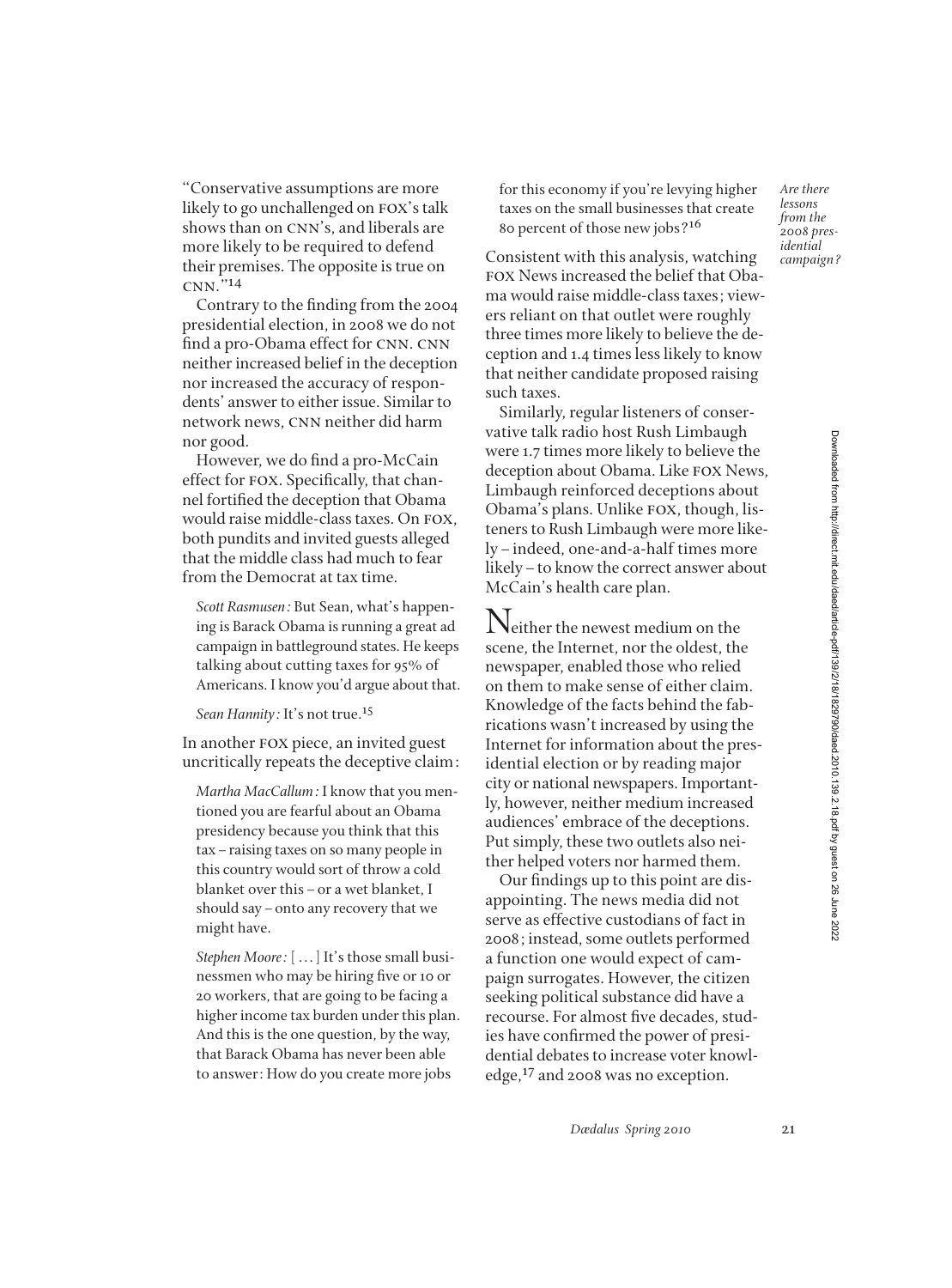*Kathleen Hall Jamieson & Jeffrey A. Gottfried on the future of news*

The debates' two-sided clash of competing ideas, unmediated by interpretation from reporters, spiked voter knowledge. In these often disparaged encounters, the presidential and vice presidential nominees took on the deceptions perpetrated by the other side, including those on health care and taxing proposals. On no fewer than ten occasions across three debates, Barack Obama insisted either that he would not raise taxes on households making less than \$250,000 a year or that 95 percent of Americans would get a tax cut. When McCain made the charge, Obama responded:

*John McCain:* Senator Obama's secret that you don't know is that his tax increases will increase taxes on 50 percent of small business revenue. . . . I've got some news, Senator Obama, the news is bad. So let's not raise anybody's taxes, my friends, and make it be very clear that I am not in favor of tax cuts for the wealthy. I am in favor of leaving the tax rates alone and reducing the tax burden of middle-income Americans.

*Barack Obama:* [...] [L]et's be clear about my tax plan and Senator McCain's. . . . I want to provide a tax cut for 95 percent of Americans, 95 percent. If you make less than a quarter of a million dollars a year, you will not see a single dime of your taxes go up. If you make \$200,000 a year or less, your taxes will go down. Now, Senator McCain talks about small businesses. Only a few percent of small businesses make more than \$250,000 a year. So the vast majority of small businesses would get a tax cut under my plan.<sup>18</sup>

The debates afforded McCain the same opportunity. So, for example, the third debate included this exchange:

*Barack Obama:* Here's the problem–that for about 20 million people, you may find yourselves no longer having employerbased health insurance [with Senator Mc-Cain's plan]. . . . And once you're out on your own with this \$5,000 credit, Senator McCain, for the first time, is going to be taxing the health care benefits that you have from your employer. And this is your plan, John. For the first time in history, you will be taxing people's health care benefits.

*John McCain:* [...] Now, 95 percent of the people in America will receive more money under my plan because they will receive not only their present benefits, which may be taxed, which will be taxed, but then you add \$5,000 onto it.19

As this Obama example illustrates, the candidates were occasionally more accurate in characterizing their opponents' plans in the debates than they were in ads. Still, the Arizona senator regularly suggested that the Democratic nominee would raise taxes, especially on small businesses while he supported "reducing the tax burden" of the middle class. At the same time, his Illinois counterpart repeatedly implied that McCain's health care plan would raise taxes on many.

However, because each side had the opportunity to correct the other's misstatements, watching the debates increased knowledge. In the presence of a robust list of controls, including political ideology, party identification, political knowledge, and news consumption, those who tuned into all four debates were one-anda-half times less likely than non-viewers to believe the deception that Obama would raise middle-class taxes, and were one-and-a-half times more likely to know that neither candidate had proposed upping them on the middle-class. Those who watched all four debates were not only not more likely to believe Obama's deception about McCain, but were 3.8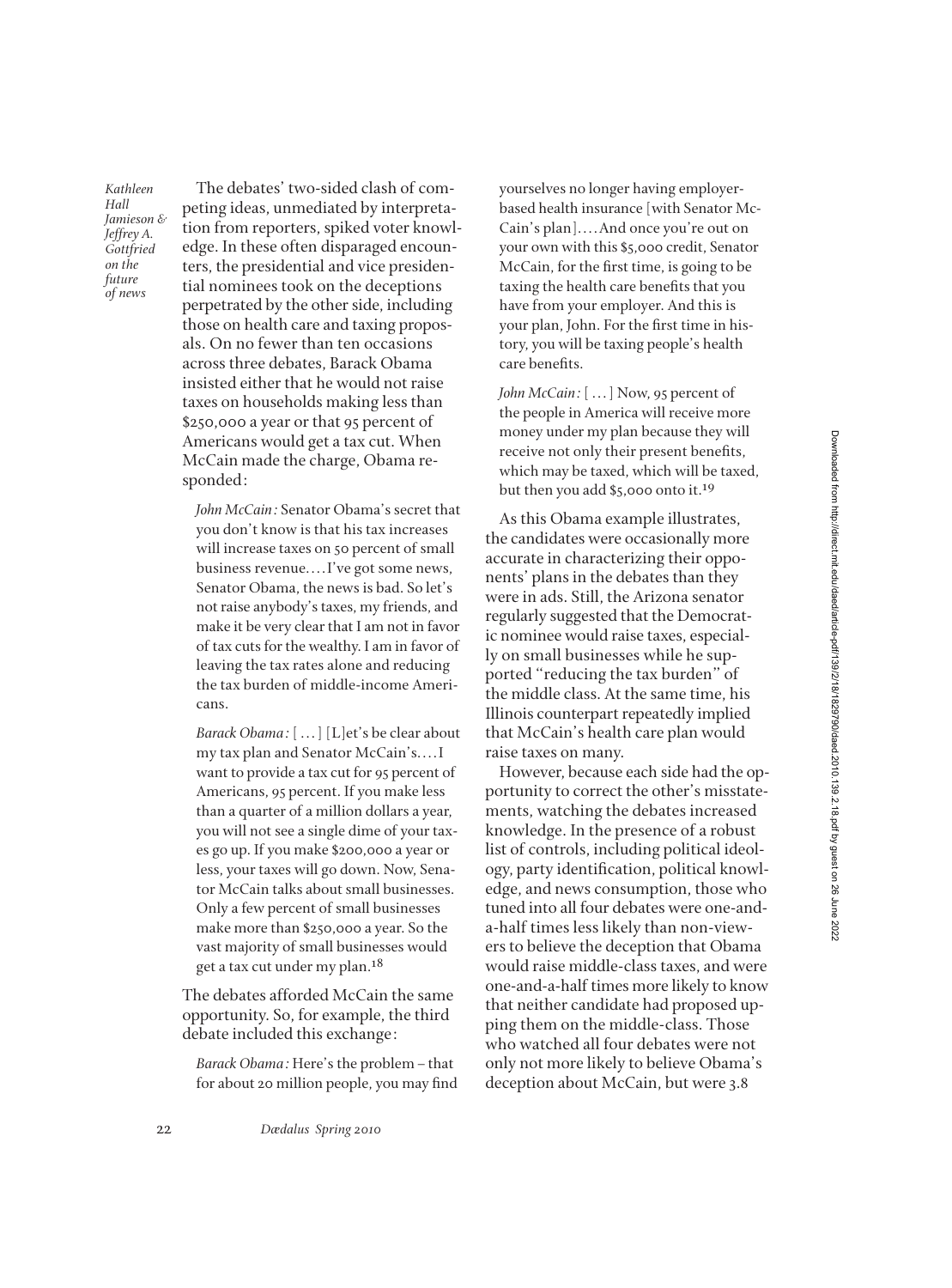times more likely than non-viewers to know that a credit would offset the tax.

All of this matters because, even in the presence of a robust list of controls, being misled about these issues affected vote choice.20 Voters who were convinced that McCain would impose a net tax on health care benefits were 2.8 times more likely to cast their ballot for Obama. Similarly, those who believed that Obama would raise middle-class taxes were 7.8 times more likely to vote for McCain. To calibrate the importance of these findings, note that embracing deception is almost as strong a predictor of vote as party identification.<sup>21</sup> When they reinforced deceptions, news outlets had the same distorting effect on voting behavior.

In short, with the exception of Rush Limbaugh's correction of distortions of McCain's health care plan, other media we studied failed to increase citizens' understanding of the facts underlying the charges and counter-charges from the campaigns. In some cases, news exposure actually magnified belief in a deception: viewers of fox and listeners to Rush Limbaugh were more likely to endorse McCain's contortion of Obama's position. Candidate advertising was successful in correcting misstatements by the other side. However, the hero in our story is not a traditional news outlet, a partisan news source, or paid advertising. It was not reliance on any of these sources, but rather viewing presidential debates that increased voter knowledge and undercut the power of the deceptions from both sides.

Still, the new media environment carries with it an increased capacity to locate accurate campaign information. In 2008, the *St. Petersburg Times* added PolitiFact to a menu of existing sources dedicated to making politicians accountable for their assertions. Similarly, *The Washington Post*'s Michael Dobbs regularly unmasked the deceptions in candidate ads. And FactCheck.org (run by the Annenberg Public Policy Center) continued to play the role it introduced in the 2004 election.22

All three sites devoted space to challenging distortions in broadcast and cable advertising and suspect content in cyberspace. Of course, the disposition of news outlets to replicate the effort of these sites is dampened by a commercial environment in which onenewspaper towns are giving way to nonewspaper towns; surviving news outlets are laying off staff; and audiences for traditional news are scattering to a wide range of alternative sources.23 Although we assume that exposure to sites debunking fabrication will increase knowledge, our survey contained too few respondents to test that hypothesis.

In his 1805 inaugural address, Thomas Jefferson expressed confidence that "[t]he public judgment will correct false reasoning and opinions on a full hearing of all parties."24 In 2008, news failed to help the public perform the role Jefferson envisioned for it, and citizens did not live up to the expectations Jefferson set for them either. Still, the debates served the public well.

As the audience for traditional news erodes, as cable and websites proliferate, and as audiences increasingly gravitate to sources that reinforce their beliefs, the concerns that Jefferson's statement invites raise at least three questions. To what sources can the public turn in order to gain a "full hearing of all parties"? How does a democracy motivate citizens to select such sources? And, finally, are there alternative ways in which "public judgment" can be adequately informed?

*Are there lessons from the 2008 presidential campaign?*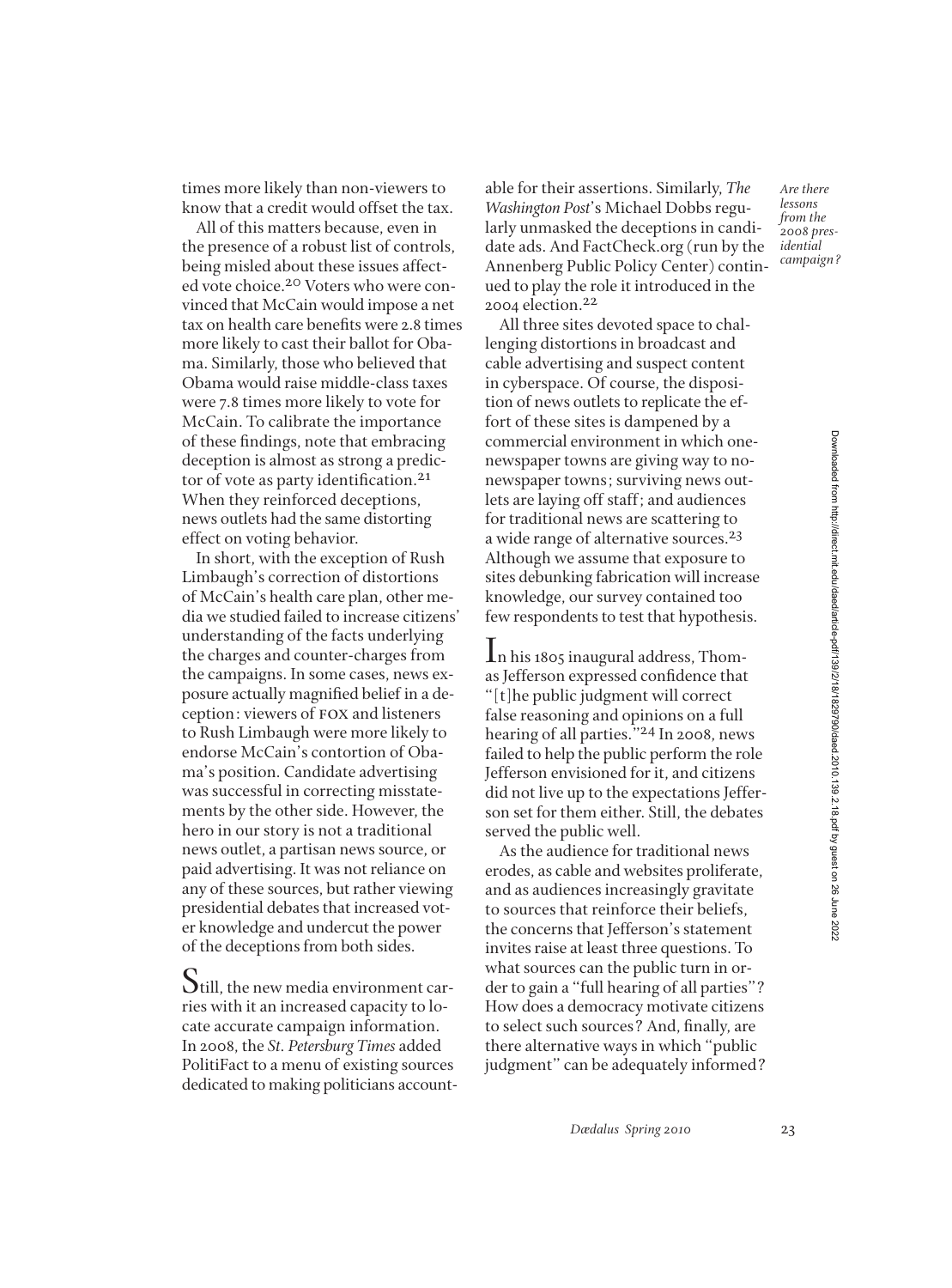*Kathleen Hall Jamieson & Jeffrey A. Gottfried on the future of news*

ENDNOTES

- 1 Bill Kovach and Tom Rosensteil, *The Elements of Journalism: What Newspeople Should Know and the Public Should Expect* (New York: Crown, 2001), 17.
- 2 For example, see Steven H. Chaffee, Xinshu Zhau, and Glenn Leshner, "Political Knowledge and the Campaign Media of 1992," *Communication Research* 21 (1994).
- 3 For a more in-depth look at the major deceptions throughout the 2008 presidential election, see Joe Miller, "The Whoppers of 2008," September 25, 2008, http://www.factcheck .org/elections-2008/the\_whoppers\_of\_ 2008.html; Viveca Novak, "The Whoppers of 2008–the Sequel," October 31, 2008, http://www.factcheck.org/elections-2008/the \_whoppers\_of\_2008\_—\_the\_sequel.html.
- 4 The two deceptions of focus in this paper were chosen because they had the most advertising expenditure of all the deceptive claims during the election; all advertising spot counts, estimated expenditures, and ad transcripts were provided by Campaign Media Analysis Group (cmag).
- 5 For a more in-depth look at both deceptions, see Lori Robertson, "Health Care Spin," October 14, 2008, http://www.factcheck.org/elections-2008/health\_care\_spin.html; Brooks Jackson, "More Tax Deceptions," August 8, 2008, http://www.factcheck.org/ elections-2008/more\_tax\_deceptions.html.
- 6 The 2008 Annenberg Claims/Deception Survey was conducted by Princeton Survey Research Associates International for the Annenberg Public Policy Center at the University of Pennsylvania. A total of 3,008 adults 18 years and older were surveyed by phone between November 5 and November 18, 2008. The survey has a margin of error equal to 2.3 percent for results based on a full sample.
- 7 Wording of the question regarding middle-class taxes is "Which candidate or candidates would have raised taxes on middle-class households?"; for the question regarding McCain's health care plan the wording is "As best you know, if a family has health insurance provided by an employer . . . would Senator McCain's plan have taxed those health benefits but given the family \$5,000 that would have covered the tax, or would Senator's McCain's plan have taxed those health benefits and given the family no help to pay the taxes, or would Senator McCain's plan NOT have taxed those health bene fits at all?'
- 8 See Martin Kaplan, Ken Goldstein, and Matthew Hale, "Local News Coverage of the 2004 Campaigns: An Analysis of Nightly Broadcasts in 11 Markets," February 15, 2008, https://www.policyarchive.org/bitstream/handle/10207/6408/LCLNAFinal2004 .pdf?sequence=1. This focus on local crime, sports, and weather instead of presidential campaign coverage and analysis of the accuracy of presidential ads is consistent with the public's expectations of local news as a "good neighbor" instead of a watchdog; see Don Heider, Maxwell McCombs, and Paula M. Poindexter, "What the Public Expects of Local News: Views of Public and Traditional Journalism," *Journalism and Mass Communication Quarterly* 82 (2005).
- <sup>9</sup> The analysis consists of two logistic regression models each for both issues; one predicts knowing the correct answer and the other predicts believing the deception. Each model controls for age, gender, race, education, income, religion, living in the South, party identification, political ideology, general political knowledge, and whether the person voted in the election.
- <sup>10</sup> For a more in-depth look at "he said/she said" reporting, see Kathleen Hall Jamieson and Paul Waldman, *The Press Effect: Politicians, Journalists, and the Stories that Shape the Political World* (New York: Oxford University Press, 2003); Kathleen Hall Jamieson and Bruce W. Hardy, "Unmasking Deception: The Capacity, Disposition, and Challenges Facing the Press," in *The Politics of News: The News of Politics*, 2nd ed., ed. Doris A. Graber, Dennis McQuail, and Pippa Norris (Washington, D.C.: cq Press, 2007), 117–138.

24 *Dædalus Spring 2010*